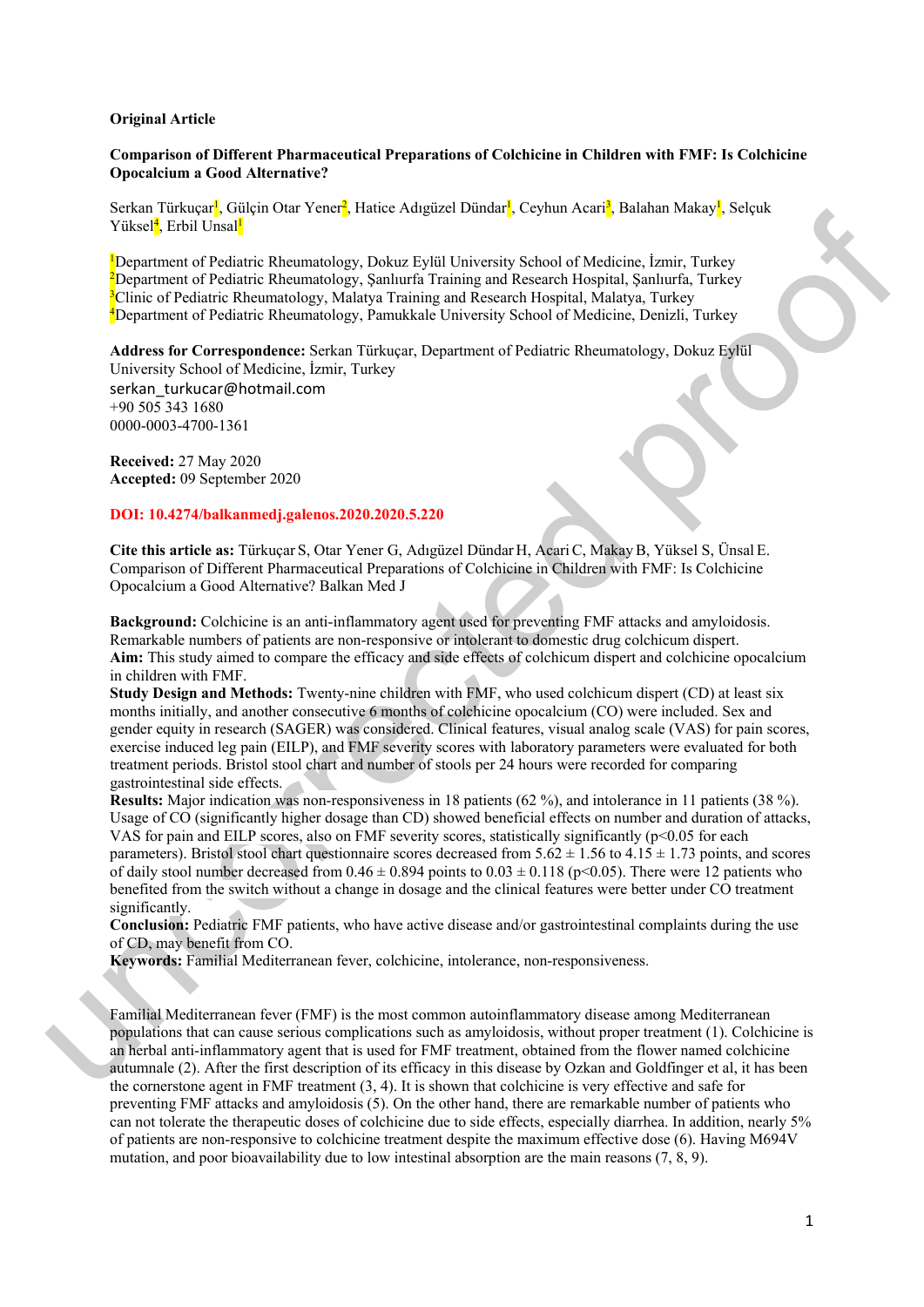There are different pharmaceutical forms of colchicine in the market throughout the world. Despite the contents of the same active ingredient in different doses, these preparations have different methods of production and excipients. In Turkey, pediatric rheumatologists initially use the domestic preparation, brand name is Colchicum Dispert® 0.5 mg (Recordati Turkey) (CD). This film-coated tablet form of colchicine preparation has 0.5 mg active ingredient and excipients such as lactose, cornstarch, talc, Kollidon® VA64, magnesium stearate and others. They prefer to use Colchicine Opocalcium® (Mayoly Spindler, France) (CO) that has 1 mg active ingredient, when the child is intolerant or non-responsive to the domestic product. It is in the form of a compressed tablet including several excipients such as lactose, sucrose, povidone, magnesium stearate and erythrosine Aluminum Lake.

The aim of this study is to compare the efficacy and side effects of Colchicum Dispert® (CD) and Colchicum Opocalcium® (CO) in pediatric FMF patients: is CO safer and more effective than CD?

# **MATERIALS AND METHOD**

## *Patients*

The charts of twenty-nine pediatric patients with FMF in two main pediatric rheumatology centers were reviewed retrospectively. Sex and gender equity in research (SAGER) was considered (10). The patients were diagnosed as FMF based on Ankara criteria (11). Demographic features such as age and gender with clinical features such as age at the first attack, age at the time of diagnosis and MEFV mutations were noted. Also, the indication of switching the two preparations were noted as "intolerance" or "non-responsiveness". Nonresponders defined by using FMF-50 criteria, who did not have at least 50% improvement in five of the six criteria by 3–6 months or worsening at least one criterion (12). Informed consent forms were taken from parents of all patients.

## *Clinical and Laboratory Assessment:*

etest. Univ present to use Collaborate Copystane" (Minyto yaptack - times a present to the line at the state in the state of the state in the state of the state in the state of the state of the state of the state of the st Patients who used CD at least six months initially, and another 6 months of CO, after switching from CD, were included in the study. Patients were asked if they regularly used colchicine as prescribed and defined as "compliant" if they took the recommended doses. The patients who missed drug doses were defined as "noncompliant". All the patients were compliant by their statements. Colchicine Opocalcium® was given to patients who were intolerant or unresponsive despite using colchicine dispert at the maximum dose according to their weight and age. Drug doses, duration of treatments, number of attacks at the last six months, median duration of FMF attacks, visual analog scale (VAS) for pain scores, exercise induced leg pain (EILP), and FMF severity score (Pras et al, 13) were noted for both treatment periods separately. All of the clinical features either during attacks or attack-free periods (such as presence of fever, peritonitis, pleuritis, pericarditis, arthritis and orchitis in attacks and erysipelas-like erythema, arthralgia and myalgia in attack-free period) were recorded for both treatment periods. Also, laboratory data indicating either inflammation or drug side effects (such as hemoglobin (Hb), white blood cell count (WBC), platelet count (Plt), neutrophil/lymphocyte ratio (NLR), mean platelet volume (MPV), alanine aminotransferase (ALT), erythrocyte sedimentation rate (ESR) and C-reactive protein (CRP), which the most recent attack-free period values) were recorded.

## *Questionnaire for gastrointestinal side effects:*

Bristol stool scale was applied to all patients to investigate gastrointestinal side effects for both treatment periods separately. The Bristol stool scale is a diagnostic tool designed to classify the form of human feces into seven categories (14). Stool consistency decreases from type 1 to 7. Type 6 stool is defined as mild diarrhea, also type 7 as severe diarrhea (Picture 1) (15). In addition, number of stools per 24 hours was recorded with using PUKAI (pediatric ulcerative colitis activity index), which is a useful for assessing the frequency of daily defecation and disease activity in pediatric ulcerative colitis patients (16). Number of stools per day was scored between 0 and 3 (number of stool 0-2: 0 point, 3-5: 1 point, 5-8: 2 point, >8: 3 point) based on PUKAI.

The patients, who filled out the Bristol stool chart questionnaire as type 6 and 7, also answered the question about number of stools per 24 hours as 2 or 3 points were included in the "intolerance group". Patients and/or their parents answered the questionnaire together.

## *Uncommon Side Effects:*

The less frequent side effects of colchicine such as nausea-vomiting, neuropathy and myopathy for both drugs were noted based on medical history and records, separately.

#### *Statistical Analysis:*

Statistical analysis was performed using SPSS 22 software. Shapiro-Wilk test was performed to evaluate the distributions of the values. Normally distributed values were presented as mean  $\pm$  SD and non-normal values were presented as median and interquartile ranges (25%-75%). The numerical consecutive parameters of both treatment periods were evaluated with paired-sample t-test when normally distributed. If they distributed nonnormally, the Wilcoxon paired rank test was performed. Clinical data of attacks were compared before and after switching preparation evaluated with using McNemar test. *p*<0.05 was considered as statistically significant. **RESULTS** 

*Demographic and clinical results:*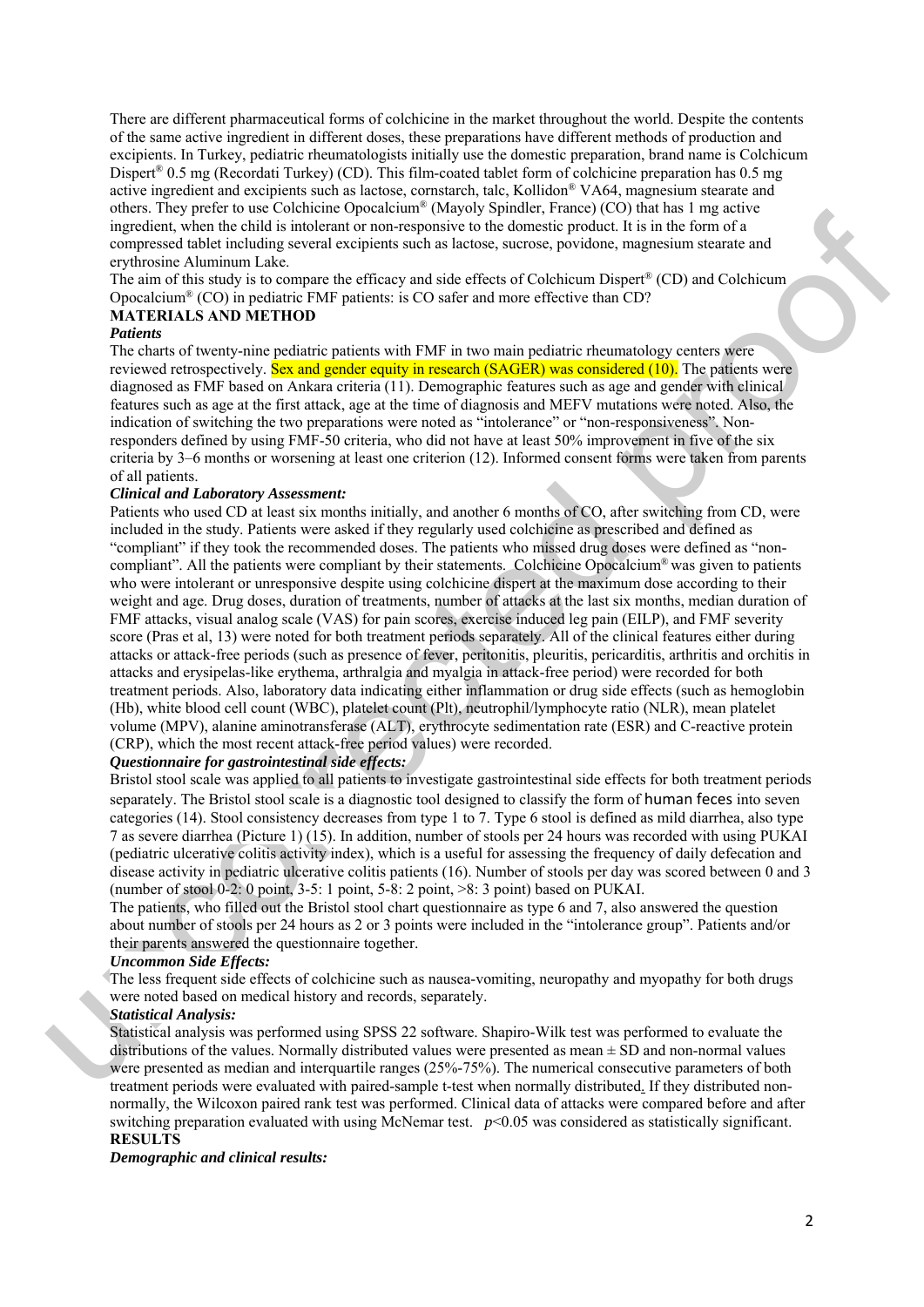There were 13 female (43.4%) and 16 male (56.6%) patients and the mean age was  $14 \pm 3.8$  years. Nonresponsiveness to CD was the major indication for switching preparation in 18 patients (62 %), and also intolerance was noted in 11 patients (38 %) due to gastrointestinal symptoms, i.e. diarrhea. 19 patients had homozygous M694V mutation (62 %) and 27 patients had exon-10 mutation in at least one allele of MEFV gene (93 %). Only two patients had solely exon-2 mutations (one patient had E148Q/R202Q and the other had R202Q variants). These patients were further searched for mutations on MVK, TNFRF1A and NLRP3 genes, and showed no mutations (Table 1), and they were diagnosed as FMF due to typical clinical findings as defined in Ankara criteria.

## *Clinical and laboratory results for both treatment periods:*

The median duration for CD treatment was higher than that for CO. The mean dosage of CO was higher (1.71  $\pm$ 0.44 mg/day) than CD (1.49  $\pm$  0.41 mg/day), and the difference was statistically significant (p<0.001). Regarding the comparative efficacy of the preparations, there was a substantial decrease in the number of attacks; from  $4.83 \pm 2.1$  to  $1.89 \pm 1.50$ , at the end of 6 months of CO usage. Also, the average duration of FMF attacks decreased from  $63.98 \pm 25.84$  hours to  $44.41 \pm 21.81$  hours, in parallel with FMF severity scores (from  $8.88 \pm 2.08$  points to  $6.52 \pm 1.83$ ) during the same period. The musculoskeletal complaints also decreased from  $7.36 \pm 1.43$  points to  $2.84 \pm 1.77$  in terms of VAS scores of exercises induced leg pain. All mentioned clinical improvements were statistically significant  $(p<0.05)$ 

Usage of Colchicine Opocalcium® was successful also in terms of controlling gastrointestinal symptoms. Bristol stool chart questionnaire scores decreased from  $5.62 \pm 1.56$  to  $4.15 \pm 1.73$  points, and scores of daily stool number decreased from  $0.46 \pm 0.894$  points to  $0.03 \pm 0.118$ . Decrease in gastrointestinal complaints were statistically significant  $(p<0.05)$ .

Laboratory markers of inflammation, such as NLR, ESR and CRP values decreased significantly on CO usage. Especially NLR, the useful biomarker of subclinical inflammation, decreased from  $2.43 \pm 1.72$  to  $1.67 \pm 0.85$ . Acute phase reactants (CRP and ESR) were in normal limits for both drugs, so comparison was insignificant (Table 2).

## *Results of patients treated with equivalent doses following switch*

There were 12 patients in which colchicine dose remained the same. We further analyzed this group separately to see if there was a bias in terms of change of dosage. The results were similar to the whole group analysis. There was a significant decrease of the clinical findings such as number of attacks at the last six months, average duration of attacks, FMF severity score and VAS scores of EILP (p<0.05). Also, the laboratory findings such as NLR, ESR and CRP values were decreased following switch. (Table 3).

## *Results of clinical findings during attacks and attack-free periods:*

Switching colchicine preparation influenced the presence of FMF symptoms during attacks, such as fever, peritonitis, pericarditis, pleuritis, arthritis and orchitis. Existence of these clinical symptoms decreased significantly (Graphic 1).

Also, presence of musculoskeletal complaints in attack-free period, such as arthralgia, myalgia and erysipelaslike erythema decreased after switching. The improvement in arthralgia and myalgia complaints were statistically significant (p<0.05).

#### **DISCUSSION**

vanima). Dese partenes were minder sureles that were the proof of the third is a controlled to the controlled proof of the controlled proof of the controlled proof of the controlled proof of the controlled proof of the co Colchicine is still the mainstay treatment option in FMF, since its efficacy was determined in 1970s (3, 4). However, today, approximately 5% of patients need biological treatment, particularly anti-IL-1 (anakinra, canakinumab), due to intolerance or non-responsiveness to colchicine (5, 17, 18). On the other hand, the efficacy and side effects of different colchicine preparations can vary due to their different production properties and distinct excipients. Therefore, switching colchicine preparations might be helpful in controlling the disease, before labeling the patient as "non-responsive" or "intolerant" (19). In current study, we found that switching from CD to CO preparation had beneficial effects in diminishing gastrointestinal complaints and reducing disease activity.

Clinical characteristics of disease such as FMF severity score, duration and frequency of attacks, as well as severity of joint complaints in attack-free period benefited significantly following switch from CD to CO. There is only one study in the literature evaluating the efficacy of a different pharmaceutical preparation of colchicine, in case of non-responsiveness to one. Emmungil et al recently reported that, there was a significant decrease in the severity and activity scores of the disease and the number of annual attacks after switching domestic colchicine preparations to CO (19). They attributed the effect of CO to its different pharmacokinetic properties. However; they did not evaluate "intolerance", which in fact is another major concern. Gastrointestinal side effects, especially diarrhea is a very common restrictive cause for using optimal dosage of colchicine, especially in pediatric FMF patients. In another recent study by Baglan et al reported that compressed film-tablet (CO) was able to reduce the mean FMF attack duration and acute phase reactant levels during attack-free period, in their 35 pediatric FMF patients (20). A meta-analysis by Stewart et al reported that the estimated relative risk of experiencing diarrheal symptoms in colchicine group was 2.44 (95% CI: 1.69-3.62) compared to control group (21). In our study there were 11 patients (38%) with gastrointestinal side effects who benefited from the switch.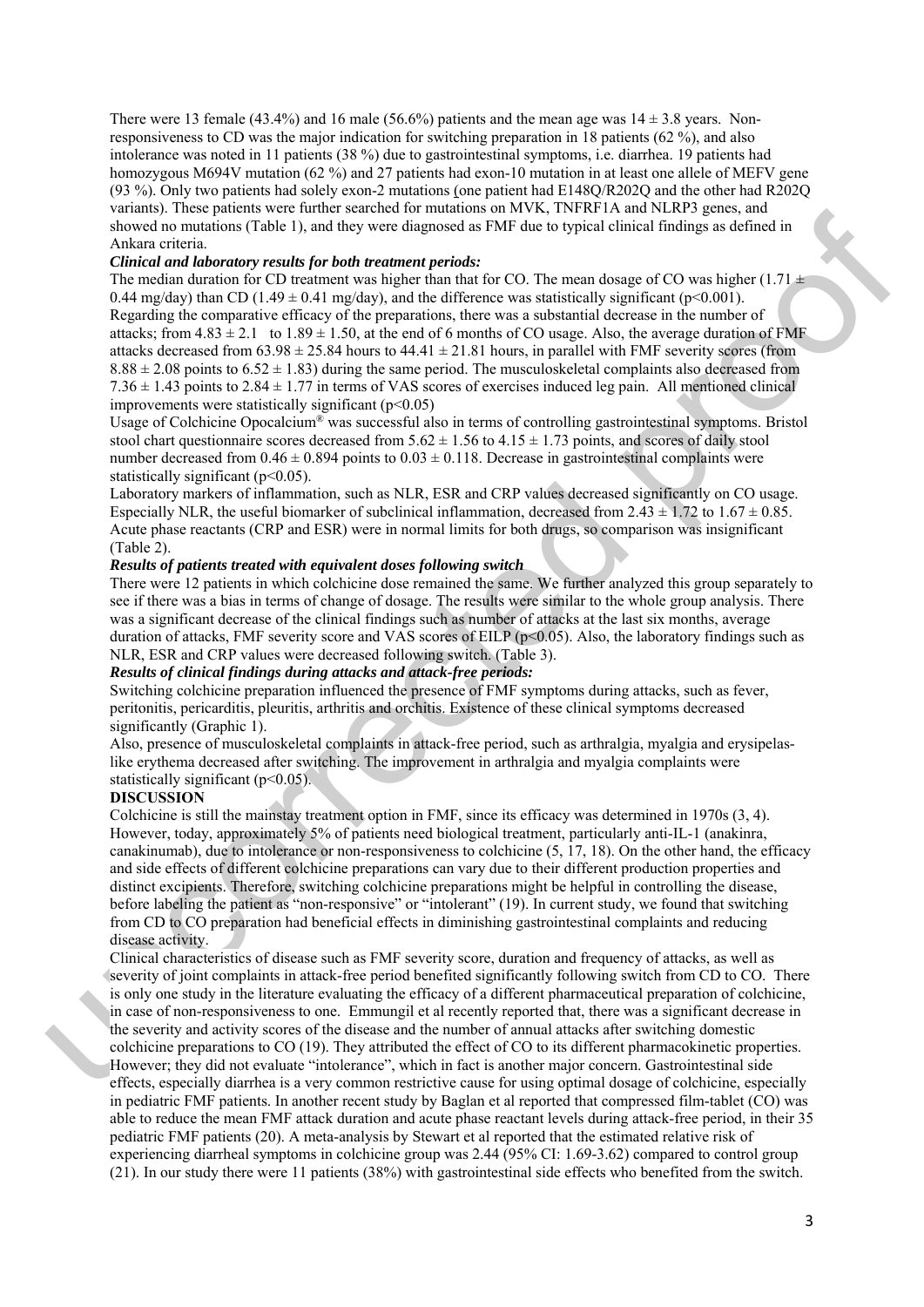The frequency of diarrhea decreased, and this enabled us to increase the dose for the disease control. On the other hand, there were 12 patients who benefited from the switch without a change in dosage. They had decreased FMF severity score, duration and frequency of attacks and joint complaints as significant as the "dose increased" group. Our results showed that, despite no dosage change, the clinical features were better under CO treatment.

There are noted to the state of the state of the state of the state of the state of the state of the state of the state of the state of the state of the state of the state of the state of the state of the state of the sta There are some limitations of this study. This is a retrospective study with limited number of patients. A randomized controlled trial would yield more reliable results. Also, there was a difference in dosage of CO after switching from CD between the centers. In fact, this difference cannot be considered as a bias, but an ability to increase the dose in order to control the disease activity.

In conclusion, the patients with FMF in pediatric age group who have active disease and/or gastrointestinal complaints during the use of Colchicum Dispert®, may benefit from Colchicine Opocalcium®. It might be a valuable treatment option before considering biological agents.

## **References**

1. Ozen S, Batu ED. The myths we believed in familial Mediterranean fever: what have we learned in the past years? Semin Immunopathol. 2015 Jul;37(4):363-9.

2. Alkadi H, Khubeiz MJ, Jbeily R. Colchicine: A Review on Chemical Structure and Clinical Usage. Infect Disord Drug Targets. 2018;18(2):105-121.

3. Ozkan E. A new approach to the treatment of periodic fever. Med Bull Istanbul 1972;5:44-9.

4. Goldfinger SE. Colchicine for familial Mediterranean fever. N Engl J Med 1972;287(25):1302.

5. Goldberg O, Levinsky Y, Peled O, Koren G, Harel L, Amarilyo G. Age dependent safety and efficacy of colchicine treatment for familial mediterranean fever in children. Semin Arthritis Rheum. 2019 Dec; 49(3): 459-463.

6. Ozen S, Kone-Paut I, Gül A. Colchicine resistance and intolerance in familial mediterranean fever: Definition, causes, and alternative treatments. Semin Arthritis Rheum. 2017 Aug;47(1):115-120.

7. Barut K, Sahin S, Adrovic A, Sinoplu AB, Yucel G, Pamuk G, Aydın AK, et al. Familial Mediterranean fever in childhood: a single-center experience. Rheumatol Int. 2018 Jan;38(1):67-74.

8. Lidar M, Yonath H, Shechter N, Sikron F, Sadetzki S, Langevitz P, et al. Incomplete response to colchicine in M694V homozygote FMF patients. Autoimmun Rev. 2012 Nov;12(1):72-6.

9. Gül A. Approach to the patients with inadequate response to colchicine in familial Mediterranean fever. Best Pract Res Clin Rheumatol. 2016 Apr;30(2):296-303.

10. Heidari S, Babor TF, Castro P, Tort S, Curno M. Equidade de sexo e gênero na pesquisa: fundamentação das diretrizes SAGER e uso recomendado [Sex and Gender Equity in Research: rationale for the SAGER guidelines and recommended use]. *Epidemiol Serv Saude*. 2017;26(3):665-675.

11. Yalçinkaya F, Ozen S, Ozçakar ZB, Aktay N, Cakar N, Düzova A, et al. A new set of criteria for the diagnosis of familial Mediterranean fever in childhood. Rheumatology (Oxford). 2009 Apr;48(4):395-8.

12. Ozen S, Demirkaya E, Duzova A, Erdogan O, Erken E, Gul A, et al; FMF Arthritis Vasculitis and Orphan disease Research in pediatric rheumatology (FAVOR) and Turkish FMF study group. FMF50: a score for assessing outcome in familial Mediterranean fever. Ann Rheum Dis. 2014 May;73(5):897-901.

13. Pras E, Livneh A, Balow JE Jr, Pras E, Kastner DL, Pras M, et al. Clinical differences between North African and Iraqi Jews with familial Mediterranean fever. Am J Med Genet. 1998 Jan 13;75(2):216-9.

14. Gulati R, Komuravelly A, Leb S, Mhanna MJ, Ghori A, Leon J, et al. Usefulness of Assessment of Stool Form by the Modified Bristol Stool Form Scale in Primary Care Pediatrics. Pediatr Gastroenterol Hepatol Nutr. 2018 Apr;21(2):93-100.

15. Amarenco G. (Bristol Stool Chart: Prospective and monocentric study of "stools introspection" in healthy subjects). Prog Urol. 2014 Sep;24(11):708-13.

16. Kerur B, Litman HJ, Stern JB, Weber S, Lightdale JR, et al. Correlation of endoscopic disease severity with pediatric ulcerative colitis activity index score in children and young adults with ulcerative colitis. World J Gastroenterol. 2017 May 14;23(18):3322-3329.

17. Eroglu FK, Beşbaş N, Topaloglu R, Ozen S. Treatment of colchicine-resistant Familial Mediterranean fever in children and adolescents. Rheumatol Int. 2015 Oct;35(10):1733-7.

18. Ozen S, Demirkaya E, Erer B, Livneh A, Ben-Chetrit E, Giancane G, et al (2016) EULAR recommendations for the management of familial Mediterranean fever. Ann Rheum Dis 75:644–651.

19. Emmungil H, İlgen U, Turan S, Yaman S, Küçükşahin O. Different pharmaceutical preparations of colchicine for Familial Mediterranean Fever: are they the same? Rheumatol Int. 2020 Jan;40(1):129-135. 20. Baglan E, Ozdel S, Bulbul M. Do all colchicine preparations have the same effectiveness in patients with familial Mediterranean fever? *Mod Rheumatol*. 2020;1-4.

21. Stewart S, Yang KCK, Atkins K, Dalbeth N, Robinson PC. Adverse events during oral colchicine use: a systematic review and meta-analysis of randomised controlled trials. Arthritis Res Ther. 2020 Feb 13;22(1):28. doi:10.1186/s13075-020-2120-7.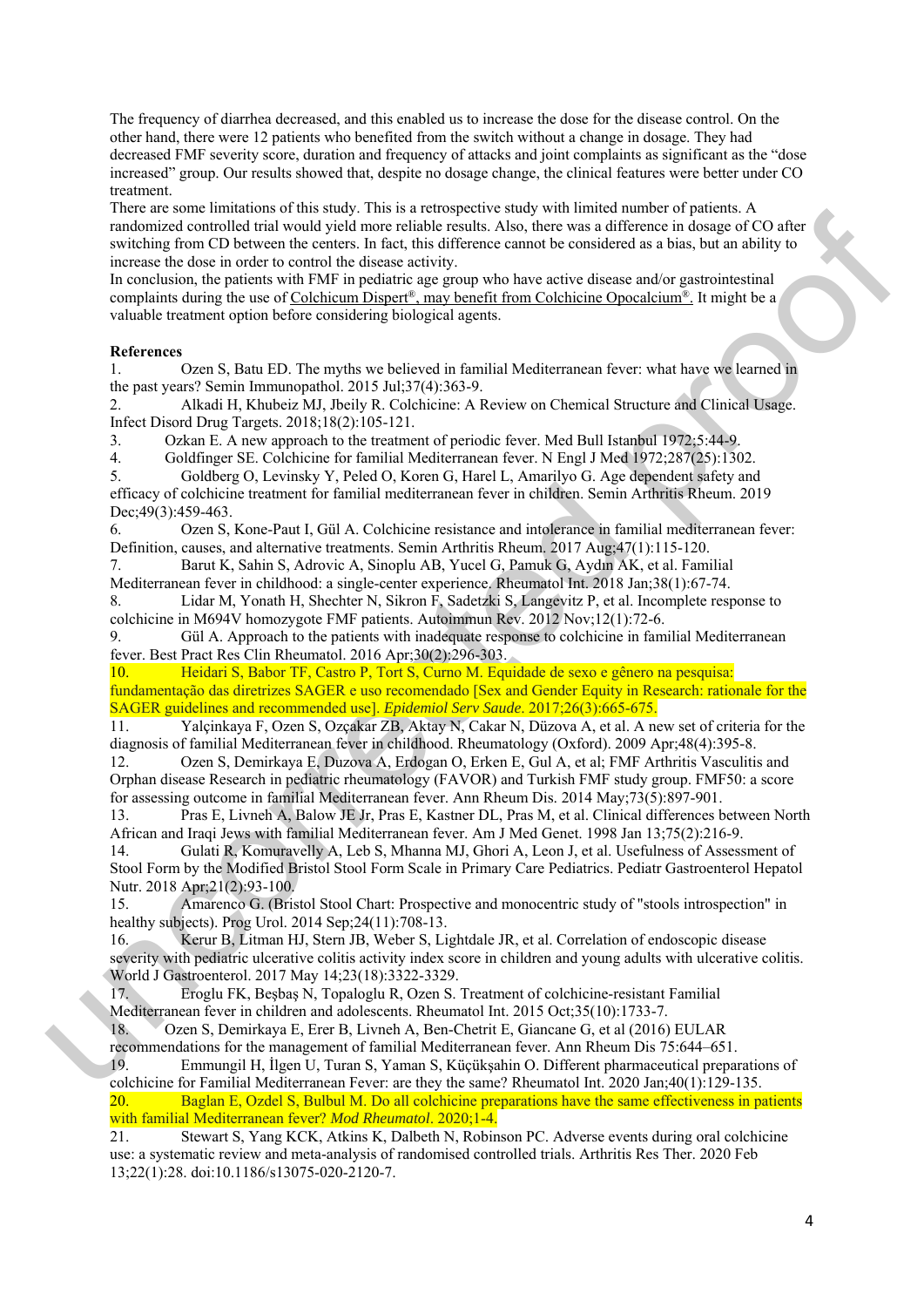| Gender                              | 16 males (56.6%)<br>13 females (43.4%)                                                                  |  |  |  |
|-------------------------------------|---------------------------------------------------------------------------------------------------------|--|--|--|
| Age (year)                          | $14 \pm 3.8$                                                                                            |  |  |  |
| Age at first attack (year)          | $6.7 \pm 4.11$                                                                                          |  |  |  |
| Age at the time of diagnosis (year) | $8.2 \pm 4.31$                                                                                          |  |  |  |
| Diagnosis lag time (year)           | $1(0-9)$                                                                                                |  |  |  |
| Indication for switch from CD to CO | Intolerance: 11 (37.93%)<br>Non-responsiveness: 18 (62.07%)                                             |  |  |  |
|                                     | M694V $(+/+)$ : n=19 (% 62)                                                                             |  |  |  |
|                                     | M694V (+/-): $n=3$ (% 10.3)                                                                             |  |  |  |
|                                     | M694V/M680I/R202Q: n=1 (3.4%)                                                                           |  |  |  |
|                                     | $M680I/V726A$ : n=1 (3.4%)                                                                              |  |  |  |
| Genetically assessment              | M694V/R202Q: $n=1$ (3.4%)                                                                               |  |  |  |
|                                     | M680I/R202Q: $n=1$ (3.4%)                                                                               |  |  |  |
|                                     | V726A/E167D/F479L: n=1 (3.4%)                                                                           |  |  |  |
|                                     | E148Q/R202Q: n=1 (3.4%) *                                                                               |  |  |  |
|                                     | R202Q (+/-): $n=1$ (3.4%) *                                                                             |  |  |  |
|                                     | * These patients were further searched for mutations on MVK, TNFRF1A and NLRP3 genes, and showed no     |  |  |  |
|                                     | mutations and they were diagnosed as FMF due to typical clinical findings as defined in Ankara criteria |  |  |  |
|                                     |                                                                                                         |  |  |  |
|                                     |                                                                                                         |  |  |  |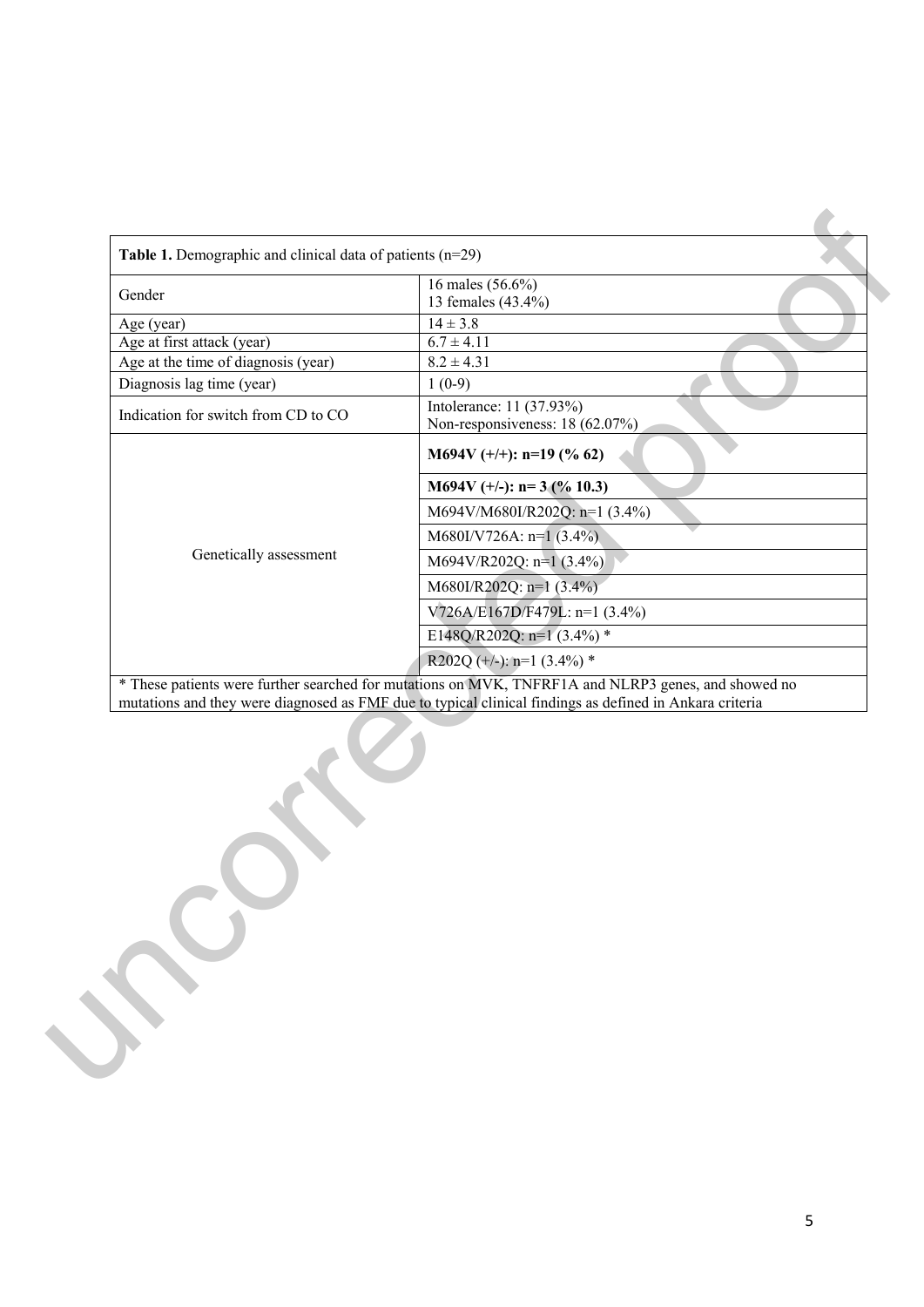|                                                                                                                                                                                                                                                                                                                                                                                                                                                                                         | Colchicum Dispert® | Colchicine Opocalcium® | p value |
|-----------------------------------------------------------------------------------------------------------------------------------------------------------------------------------------------------------------------------------------------------------------------------------------------------------------------------------------------------------------------------------------------------------------------------------------------------------------------------------------|--------------------|------------------------|---------|
| <b>Duration of treatment (months)</b>                                                                                                                                                                                                                                                                                                                                                                                                                                                   | $59.54 \pm 36.43$  | $26.39 \pm 16.64$      | $0.001$ |
| Dosage (mg/day)                                                                                                                                                                                                                                                                                                                                                                                                                                                                         | $1.49 \pm 0.41$    | $1.71 \pm 0.44$        | $0.001$ |
| Number of attacks at the last 6 months                                                                                                                                                                                                                                                                                                                                                                                                                                                  | $4.83 \pm 2.1$     | $1.89 \pm 1.50$        | $0.001$ |
| <b>Average duration of FMF attacks</b><br>(hours)                                                                                                                                                                                                                                                                                                                                                                                                                                       | $63.98 \pm 25.84$  | $44.41 \pm 21.81$      | $0.001$ |
| <b>EILP</b> (attack-free period)                                                                                                                                                                                                                                                                                                                                                                                                                                                        | $7.36 \pm 1.43$    | $2.84 \pm 1.77$        | $0.001$ |
| <b>FMF</b> severity score                                                                                                                                                                                                                                                                                                                                                                                                                                                               | $8.88 \pm 2.08$    | $6.52 \pm 1.83$        | $0.001$ |
| <b>Bristol stool scale</b>                                                                                                                                                                                                                                                                                                                                                                                                                                                              | $5.62 \pm 1.56$    | $4.15 \pm 1.73$        | 0.044   |
| Number of stools/24 h                                                                                                                                                                                                                                                                                                                                                                                                                                                                   | $0.46 \pm 0.894$   | $0.03 \pm 0.118$       | $0.001$ |
| $Hb$ ( $gr/dL$ )                                                                                                                                                                                                                                                                                                                                                                                                                                                                        | $12.40 \pm 0.26$   | $12.75 \pm 0.76$       | 0.062   |
| $WBC/(mm^3)$                                                                                                                                                                                                                                                                                                                                                                                                                                                                            | $7654 \pm 2290$    | $7672 \pm 2207$        | 0.958   |
| Plt $(10^3/\text{mm}^3)$                                                                                                                                                                                                                                                                                                                                                                                                                                                                | $287 \pm 74$       | $293 \pm 46$           | 0.385   |
| <b>NLR</b> (Neu/Lym)                                                                                                                                                                                                                                                                                                                                                                                                                                                                    | $2.43 \pm 1.72$    | $1.67 \pm 0.85$        | 0.01    |
| MPV(fL)                                                                                                                                                                                                                                                                                                                                                                                                                                                                                 | $7.99 \pm 1.56$    | $8.19 \pm 1.06$        | 0.224   |
| $ALT$ (U/L)                                                                                                                                                                                                                                                                                                                                                                                                                                                                             | $19.94 \pm 11.82$  | $24.61 \pm 12.83$      | $0.001$ |
| $CRP$ (mg/L)                                                                                                                                                                                                                                                                                                                                                                                                                                                                            | $0.95(0.65-3.00)*$ | $0.66(0.03-2.10)*$     | 0.044   |
|                                                                                                                                                                                                                                                                                                                                                                                                                                                                                         |                    |                        |         |
|                                                                                                                                                                                                                                                                                                                                                                                                                                                                                         | $27.07 \pm 13.03$  | $19.11 \pm 9.20$       | $0.001$ |
| $ESR$ (mm/h)<br>$*Mean \pm SD$<br>**Median (25-75 percentile)<br>FMF: familial Mediterranean fever<br>EILP: Exercise induced leg pain (visual analog scale score)<br>Hb: hemoglobin, WBC: White blood cell count, Plt: platelet count, NLR: neutrophil/lymphocyte ratio, MPV: mean<br>platelet volume, ALT: alanine aminotransferase, CRP: C-reactive protein, ESR: erythrocyte sedimentation rate.<br>number of stool/24 hours: 0-2: 0 point, 3-5: 1 point, 5-8: 2 point, >8: 3 point. |                    |                        |         |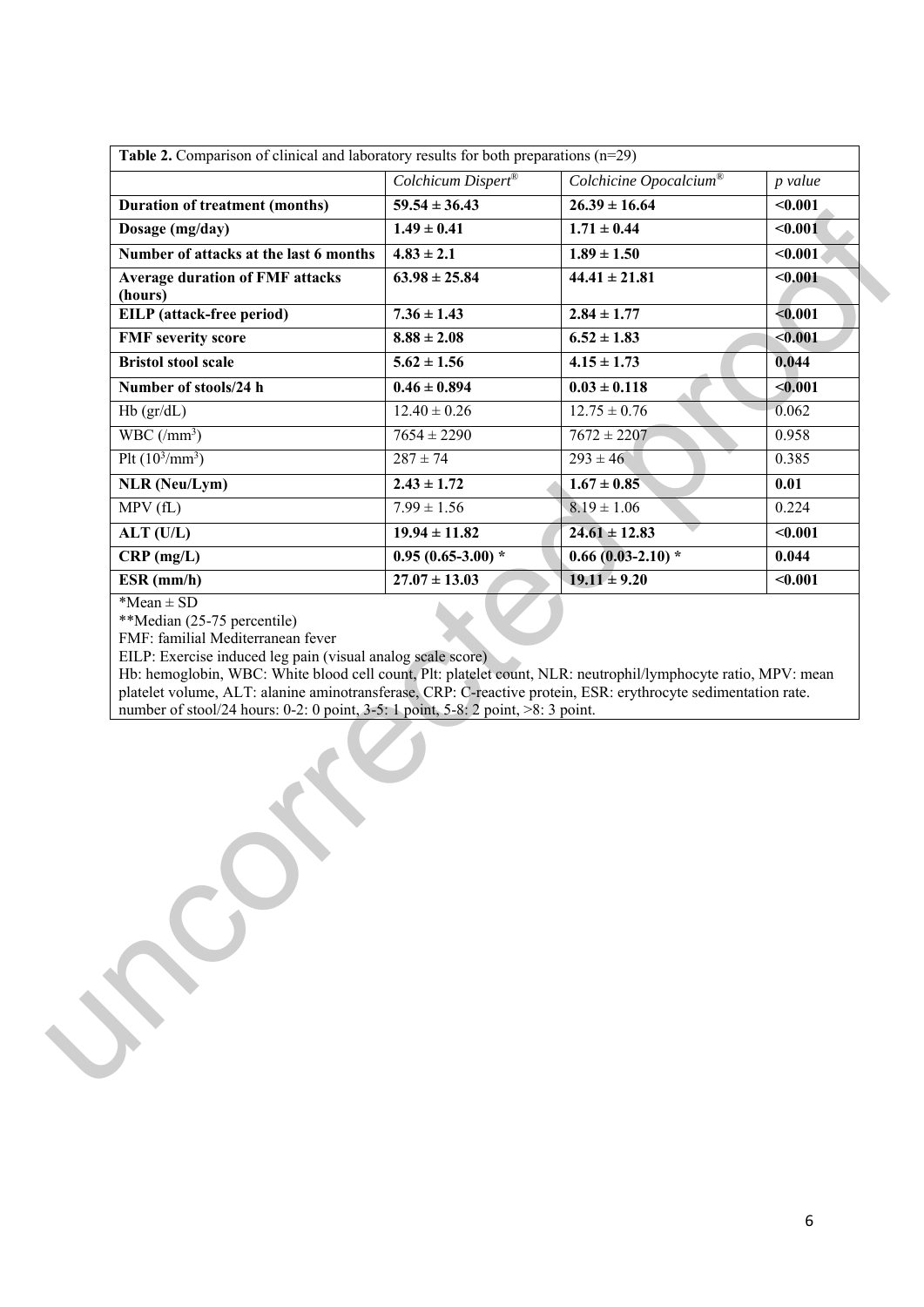|                                                                                                                                                                              | Colchicum Dispert®    | Colchicine Opocalcium®      | p value |
|------------------------------------------------------------------------------------------------------------------------------------------------------------------------------|-----------------------|-----------------------------|---------|
| <b>Duration of treatment (months)</b>                                                                                                                                        | $61.51 \pm 37.74*$    | $19.76 \pm 15.34*$          | < 0.001 |
| Dosage (mg/day)                                                                                                                                                              | $1.71 \pm 0.45*$      | $1.71 \pm 0.45^*$           |         |
| Number of attacks at the last 6 months                                                                                                                                       | $5.22 \pm 2.09*$      | $1.17 \pm 1.66*$            | $0.001$ |
| <b>Average duration of FMF attacks (hours)</b>                                                                                                                               | 48 (48-51)**          | $24(24-30)*$                | < 0.001 |
| EILP (attack-free period)                                                                                                                                                    | $7.04 \pm 1.35^*$     | $2.29 \pm 1.90*$            | < 0.001 |
| <b>FMF</b> severity score                                                                                                                                                    | $9.26 \pm 1.88^*$     | $5.92 \pm 2.08*$            | $0.001$ |
| $Hb$ (gr/dL)                                                                                                                                                                 | 12.26 (12.27-12.33)** | $12.1 (12.10 - 12.11)^{**}$ | 0.045   |
| WBC $(\text{/mm}^3)$                                                                                                                                                         | 6560 (6560-6590**)    | $6510 (6510-6583)**$        | 0.798   |
| Plt $(10^3/\text{mm}^3)$                                                                                                                                                     | 249 (249-249.37)      | 284 (287.75)                | 0.540   |
| <b>NLR</b> (Neu/Lym)                                                                                                                                                         | $1.07(1.07-1.09)**$   | $1.07(1.04-1.07)**$         | < 0.001 |
| MPV (fL)                                                                                                                                                                     | $8.10(8.10-8.11)*$    | 6.70 $(6.70 - 6.74)$ **     | 0.046   |
| $ALT$ (U/L)                                                                                                                                                                  | 43 $(42-43)**$        | $45(41.37-45)*$             | $0.001$ |
| $CRP$ (mg/L)                                                                                                                                                                 | $1.54(1.54-1.64)$ **  | $0.03(0.03-0.17)*$          | 0.01    |
| $ESR$ (mm/h)                                                                                                                                                                 | 44 (41.75-44.00)**    | $23(21.25-23.00)**$         | $0.001$ |
|                                                                                                                                                                              |                       |                             |         |
|                                                                                                                                                                              |                       |                             |         |
|                                                                                                                                                                              |                       |                             |         |
|                                                                                                                                                                              |                       |                             |         |
|                                                                                                                                                                              |                       |                             |         |
|                                                                                                                                                                              |                       |                             |         |
|                                                                                                                                                                              |                       |                             |         |
| EILP: Exercise induced leg pain (visual analog scale score)<br>Hb: hemoglobin, WBC: White blood cell count, Plt: platelet count, NLR: neutrophil/lymphocyte ratio, MPV: mean |                       |                             |         |
| platelet volume, ALT: alanine aminotransferase, CRP: C-reactive protein, ESR: erythrocyte sedimentation rate.                                                                |                       |                             |         |
|                                                                                                                                                                              |                       |                             |         |

7